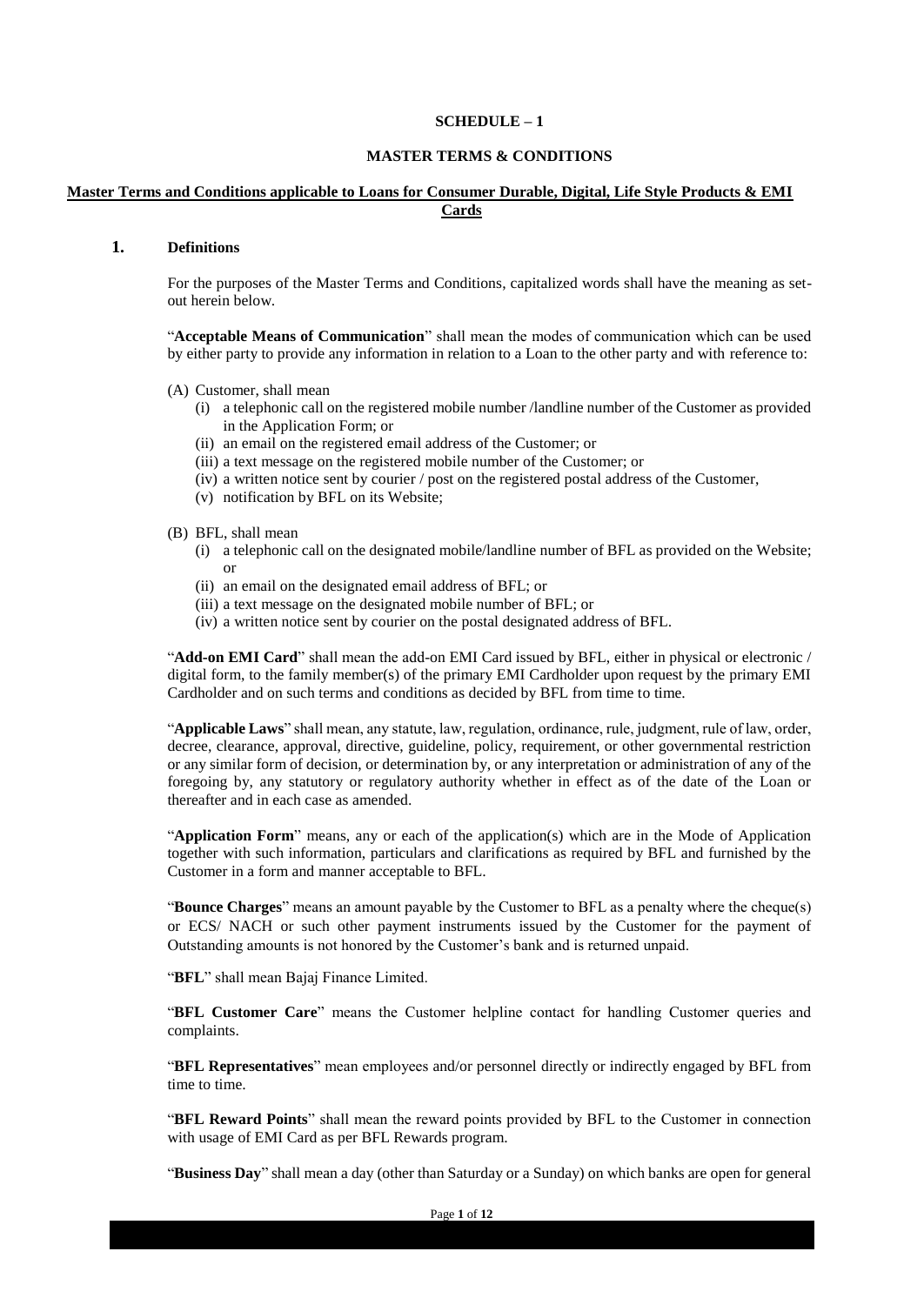business in Pune or any relevant local office of BFL as may be specified in the Application Form.

"**Commercial Terms**" shall mean the Loan amount or the financial facility applied for or availed of by the Customer from BFL and includes the EMI, Loan tenure, applicable interest, fees, charges and such other payment terms

**"Customer"** means an individual (including his/her legal representatives, administrators, executors and heirs, including his/her permitted assigns and permitted transferees) who has been sanctioned a Loan by BFL pursuant to submitting a duly filled-in Application Form.

"**Charges for prepayment**" means an amount payable by the Customer to BFL as a penalty for part prepayment or full pre-payment of the Loan.

"**ECS**" or "**NACH**" refers to electronic clearing services or electronic payment services, participation in which has been consented to in writing by the Customer, for facilitating the payment of EMI, fees and other applicable charges to BFL in connection with the Loan availed by the Customer.

"**EMI Card**" refers to the BFL Existing Member Identification Card and includes Add-on EMI Card or any other co-branded EMI Card, issued either in physical or electronic form.

"**EMI Cardholder**" refers to such Customer who has been issued the EMI Card by BFL which is valid and subsisting.

**"Equated Monthly Installments"** or **"EMI"** shall mean the amount payable every month by the Customer to BFL comprising of principal amount, interest, and other charges as the case may be;

**"Loan"** shall mean the financial assistance availed by the Customer from BFL in connection with the purchase of the Product.

"**Loan Term Sheet**" means the document, statement, or any communication including SMS communication provided by BFL to the Customer containing the Commercial Terms of the Loan and confirmed and/or acted upon by the Customer.

"**Master Terms and Conditions**" means collectively the terms and conditions set out herein and any other terms applicable in connection with the Loan or in relation to the usage of the EMI Card, as amended and/or modified by BFL from time to time.

"**Merchant**" refers to dealers or merchants who are registered and enrolled with BFL in connection with purchase of the Products by the Customer.

"**Merchant Account**" refers to the designated account of a Merchant which is registered by the Merchant with BFL, from time to time.

"**Mode of Application**" shall mean availing of Loan by a Customer by either of the following modes as permitted by BFL:

- (a) submitting an Application Form to an authorised BFL Representative; or
- (b) submitting an Online Application; or
- (c) any other mode prescribed and acceptable to BFL.

"**Online Application**" means direct application made by the Customer to BFL on BFL's web portal or BFL's mobile application and/or through any other electronic or other mode of communication prescribed by BFL.

"**Outstandings**" shall mean the total outstanding amount due and payable by a Customer to BFL on any particular date and more particularly described in Clause 3.7 (c) of the Master Terms and Conditions.

"**Product**" shall mean specified consumer durables, digital, life style products and such other products and/or services as may be approved for granting loan by BFL in its sole discretion from time to time.

"**Penal Interest**" means additional interest over and above the interest, if any, payable by the Customer to BFL as a penalty in case of delay in payment of EMI.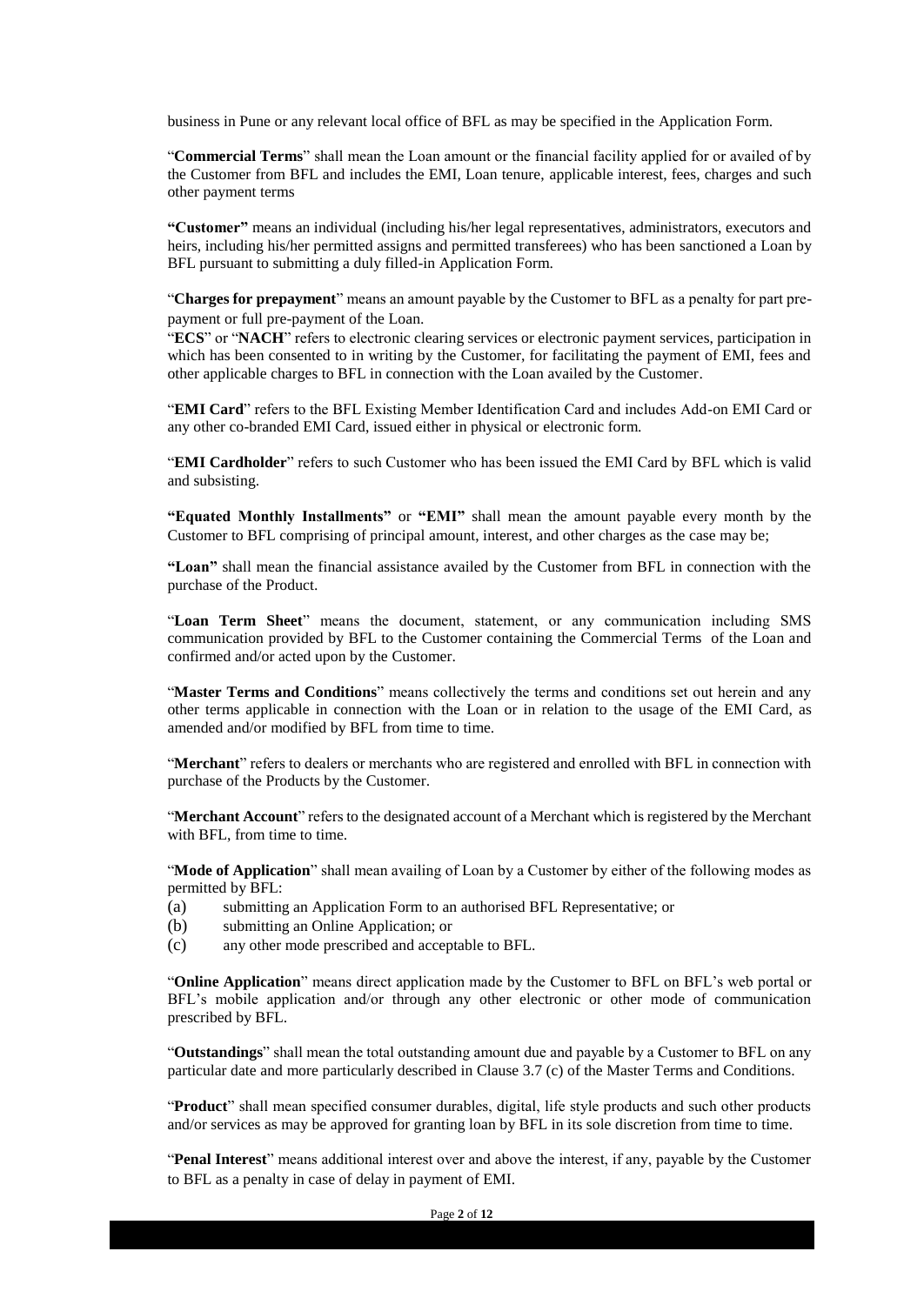"**RBI"** shall mean the Reserve Bank of India.

'**Upfront interest**' means an amount collected as an interest from the Customer in advance at the time of processing/disbursement of the loan.

"**Valid Confirmation**" shall mean the acceptance of the Commercial Terms by the Customer by, accepting the Loan Term Sheet or acting upon the Loan Term Sheet by way of entering the Transaction Code at the Merchant outlet or on BFL's online portal (as applicable).

#### "**Website**" shall mean **www.bajajfinserv.in/finance.**

## **2. Scope**

- 2.1. In addition to the terms set out in the Application Form, the Loan Term Sheet, the Transaction SMS and other conditions as may be agreed between BFL and the Customer and communicated from time to time, these Master Terms and Conditions shall govern the Loan and the EMI Card. These Master Terms and Conditions, in itself, does not create, transfer or record any rights or obligation of BFL, and shall be read alongwith the provisions of the Application Form, the Loan Term Sheet and the Transaction SMS, as the case may be.
- 2.2. The Mode of Application will be available subject to Applicable Laws including the Telecom Commercial Communications Customer Preference Regulations, 2010. The Master Terms and Conditions applicable to the Loan which may be availed by the Customer have been uploaded on the Website and may be downloaded by Customer from the Website.
- 2.3. A Customer shall be deemed to have read, understood and accepted the Master Terms and Conditions upon consenting to avail the Loan. The Loan may be granted to the Customer as per the terms of the Master Terms and Conditions and other documents as may be applicable and approved by the Customer and is subject to the standard practice and policies of BFL. The Loan may be granted at the sole discretion of BFL and will be subject to the following conditions:
	- (i) The Customer is at least 18 (eighteen) years of age or above and is of sound mind and has read and understood the Master Terms and Conditions. A translated copy of this Master Terms and Conditions in the relevant vernacular language shall be made available to the Customer on demand.
	- (ii) The Customer is not an undischarged insolvent and there are no insolvency proceedings pending against the Customer. Further, the Customer has not at any time been adjudged as an insolvent, and has not at any time suspended payment to his/her creditors or has not at any time made, a composition with them; or has not at any time been convicted by a court.
	- (iii) Applying for the Loan by any Mode of Application by the Customer to BFL, shall be deemed as a valid acceptance of the Master Terms and Conditions by the Customer.
	- (iv) Communications may be provided by BFL to the Customer by using the Acceptable Means of Communication and such communication shall be deemed as a valid and authentic communication by BFL, and BFL shall not be liable for any error on the Customer's part or on the part of the mobile service provider in this regard.
	- (v) Any consent/communication provided by the Customer by way of the Acceptable Means of Communication shall be deemed as a valid and authentic consent/communication by the Customer, and BFL shall not be liable for any error on the Customer's part or on the part of the mobile service provider.
	- (vi) The Customer agrees that the Master Terms and Conditions may be amended and/or modified and/or supplemented from time to time due to any reason including due to any change in the market conditions and the Customer shall be obligated to comply with such revised terms and conditions. Any change to the terms of the Master Terms and Conditions shall be communicated to the Customer by way of the Acceptable Means of Communication. The revised terms under the Master Terms and Conditions will be accessed, read and downloaded by the Customer from the Website. The revised Master Terms and Conditions shall be effective and applicable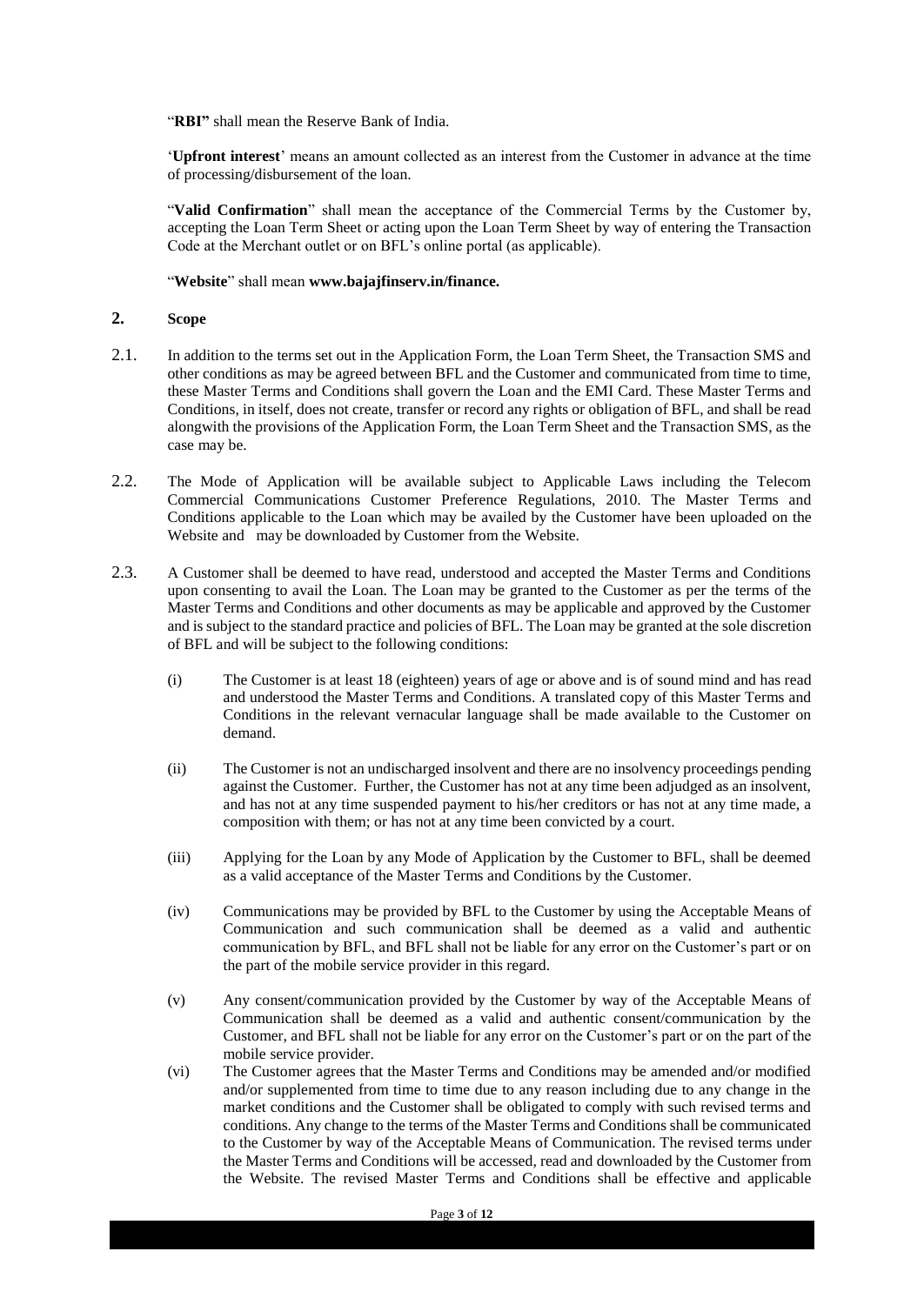prospectively. Circulation of the amendment by way of the Acceptable Means of Communication by BFL to the Customer with respect to the revised Master Terms and Conditions shall be sufficient intimation to the Customer for effectiveness and applicability of the revised Master Terms and Conditions. Such revised Master Terms and Conditions shall hold true, valid and applicable with respect to the Loan and for any new Loan that may be availed by the Customer.

# **3. Loan**

- 3.1. The Loan may be granted by BFL to the Customer for purchase of the Product from the Merchants as per the Master Terms and Conditions and such other document as may be deemed necessary by BFL.
- 3.2. The Customer understands and agrees that the loan limit provided to the Customer shall be as per BFL's internal criteria and at its sole discretion. BFL may at its sole and absolute discretion reduce and/or cancel the loan limit at any time, without prior notice and without assigning any reason to the Customer including due to reasons deemed fit by BFL and/or default by the Customer on existing Loan(s). The Customer shall be bound by such reduction or cancellation in the loan limit and hereby confirms that BFL shall not be liable to the Customer or any person in any manner whatsoever on its decision to recall or reduce or cancel the loan limit.

#### 3.3. **Disbursement**

- (a) The Customer's Application Form shall be processed as per the standard practice of BFL and pursuant to Valid Confirmation by the Customer, it shall be deemed as disbursed once the Loan amount or part of the Loan amount is transferred from BFL's account to the Merchant Account.
- (b) BFL shall disburse the proceeds under the Loan directly to the Merchant for and on behalf of the Customer, which along with the finance charges as mentioned in Application Form/ Loan Term Sheet / Transaction SMS shall be the total amount due from the Customer to BFL. Such amount outstanding shall be repaid as per the Master Terms and Conditions and such other documents accepted by the Customer.
- (c) The Customer shall utilize the Loan only for purchase of the Product and for the payment of expenses incidental thereto and for no other purpose.
- (d) Notwithstanding anything provided to the contrary, in the event of any incorrect disbursement by BFL, for any reason whatsoever, the Customer hereby agrees unconditionally to cooperate with BFL, take all steps and actions that may be required by BFL and to execute such letters or documents as BFL may require it to doso as to recover or reverse such incorrect disbursement.

### 3.4. **Interest, Charges and Fees**

(a) The interest, charges and other fees payable by the Customer on any Loan such as Bounce Charges, Charges for prepayment, Upfront Interest, Penal Interest, service charges, processing fee, convenience fees, other charges, etc. may be modified at the sole discretion of BFL. BFL shall ensure that changes in interest rates and such fees or charges are effected only prospectively and due notice of the same is provided to the Customers through the Acceptable Means of Communication. The Customer shall be bound by such revision made by BFL and shall be governed by the Master Terms and Conditions and Commercial Terms applicable to such Loan. The service charges, additional service charges, processing fee and/or any other charges or fee applicable on the Loan and payable by the Customer may be adjusted against the amounts to be disbursed under the Loan to the Merchant or the Customer shall be liable to pay the same in such manner and within such period as may be informed to the Customer.

(b) The EMI amount shall automatically stand increased due to increase in any rates, taxes, charges, imposts, levies and monies whatsoever that are or may be levied on the Loan or the transaction contemplated herein. Such increase in rates, taxes, charges, imposts, levies and monies as stated above shall automatically form part of the Commercial Terms.

## 3.5. **Repayment**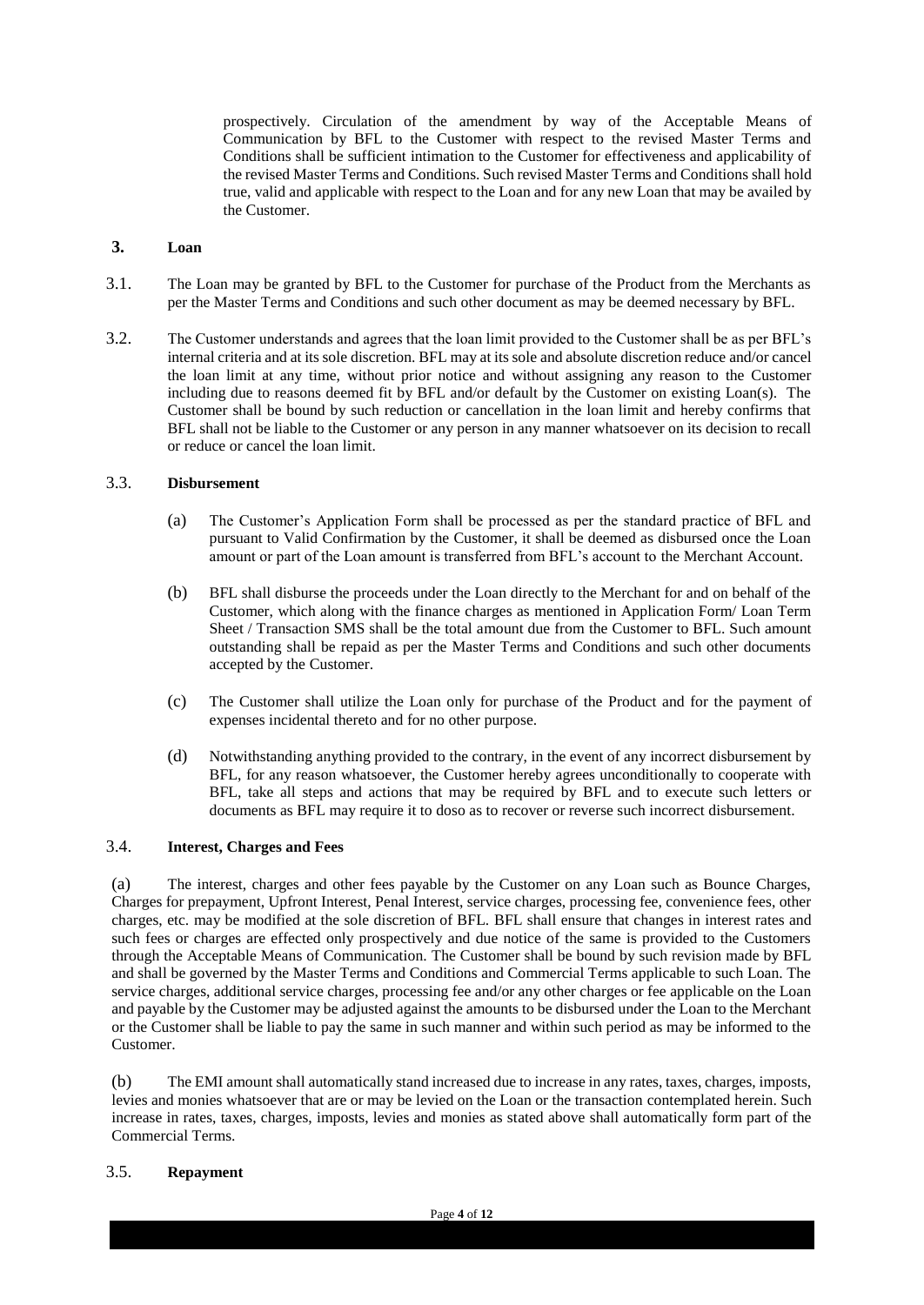- a) The Customer shall repay the Loan and applicable finance charges in EMIs in the manner and as specified in the Commercial Terms. Where an EMI Cardholder has requested for an Add-on Card, the EMI Cardholder shall be obliged and liable to repay the Loan(s) availed using Add-on EMI Card(s) linked to the such Customer's EMI Card and all applicable finance charges in relation thereto, in EMIs in the manner and as specified in the Commercial Terms.
- b) The Customer has given or shall give ECS/ NACH mandate or any other electronic or other clearing mandate in favor of BFL covering all the Outstandings. The ECS / NACH mandate or any other electronic or other clearing mandate given or to be given in favour of BFL by the Customer holding the primary EMI Card, shall also cover all Outstandings in relation to the Addon EMI Card linked to such Customer's EMI Card.
- c) ECS/ NACH mandate or any other electronic or other clearing mandate given by the Customer shall be valid throughout the respective date of such ECS/ NACH mandate or such other mandate given by the Customer and the same shall be valid for the initial Loan as well as the subsequent Loans availed or to be availed by the Customer, from time to time, under these Master Terms and Conditions. BFL shall present such mandate from time to time in the Customer's bank account towards the payment of the Outstandings, with or without advance intimation to the Customer and the Customer shall not claim that the ECS/ NACH mandate or such other mandate given by the Customer is invalid due to any reason whatsoever.
- d) The Customer shall ensure availability of sufficient funds in the bank account on which ECS/ NACH mandate or such other mandate has been given by the Customer in favour of BFL and the Customer shall not at any time close such bank account and/ or issue any notice instructing BFL to suspend the ECS/ NACH mandate or instruct the relevant bank to terminate or revoke the ECS/ NACH mandate. The Customer shall ensure that the bank account shall be debited towards the EMI and in case bank account has not been debited, the Customer shall be obliged to inform BFL in this regard within 3 (three) days from the due date of such EMI. If the Customer intends to change the existing ECS/NACH mandate, the Customer shall submit the fresh ECS/NACH mandate to BFL at least 15 (fifteen) days prior to the subsequent EMI due date.
- e) The Customer agrees, confirms and understands that BFL shall, at its sole discretion, at multiple occasions on different dates, present in the Customer's bank account, the ECS/ NACH mandate or any other electronic or other clearing mandate (given by the Customer in favour of BFL covering all the Outstandings) which returns unpaid, for recovering the outstanding dues from the Customer. The Customer shall not dispute, complain or object to such presentation by BFL.
- f) Any dispute or difference of any nature whatsoever shall not entitle the Customer to withhold or delay payment of any EMIs or any other amounts and the ECS/ NACH mandate or any other electronic or other clearing mandate shall be presented to the designated bank on the respective due dates.
- g) All sums payable by the Customer to BFL shall be paid without any deductions whatsoever. Credit/discharge for any payments made by the Customer shall be given only on realization of the amounts due.
- h) The Customer shall observe and perform all the obligations under the Master Terms and Conditions. The EMI Cardholder holding the primary EMI Card shall observe and perform all obligations under the Master Terms and Conditions in relation to the Loan(s) availed using the Add-on EMI Card linked to the primary EMI Card including the terms governing repayment.
- i) Any payments made by the Customer through a cheque, shall be effective only when the cheque is cleared and amount under such cheque is realized by BFL.

# 3.6. **Prepayment**

Upon receiving a specific written request from the Customer and/or at BFL's sole discretion, the Loan may be foreclosed by BFL upon collecting applicable Charges for prepayment, as may be decided by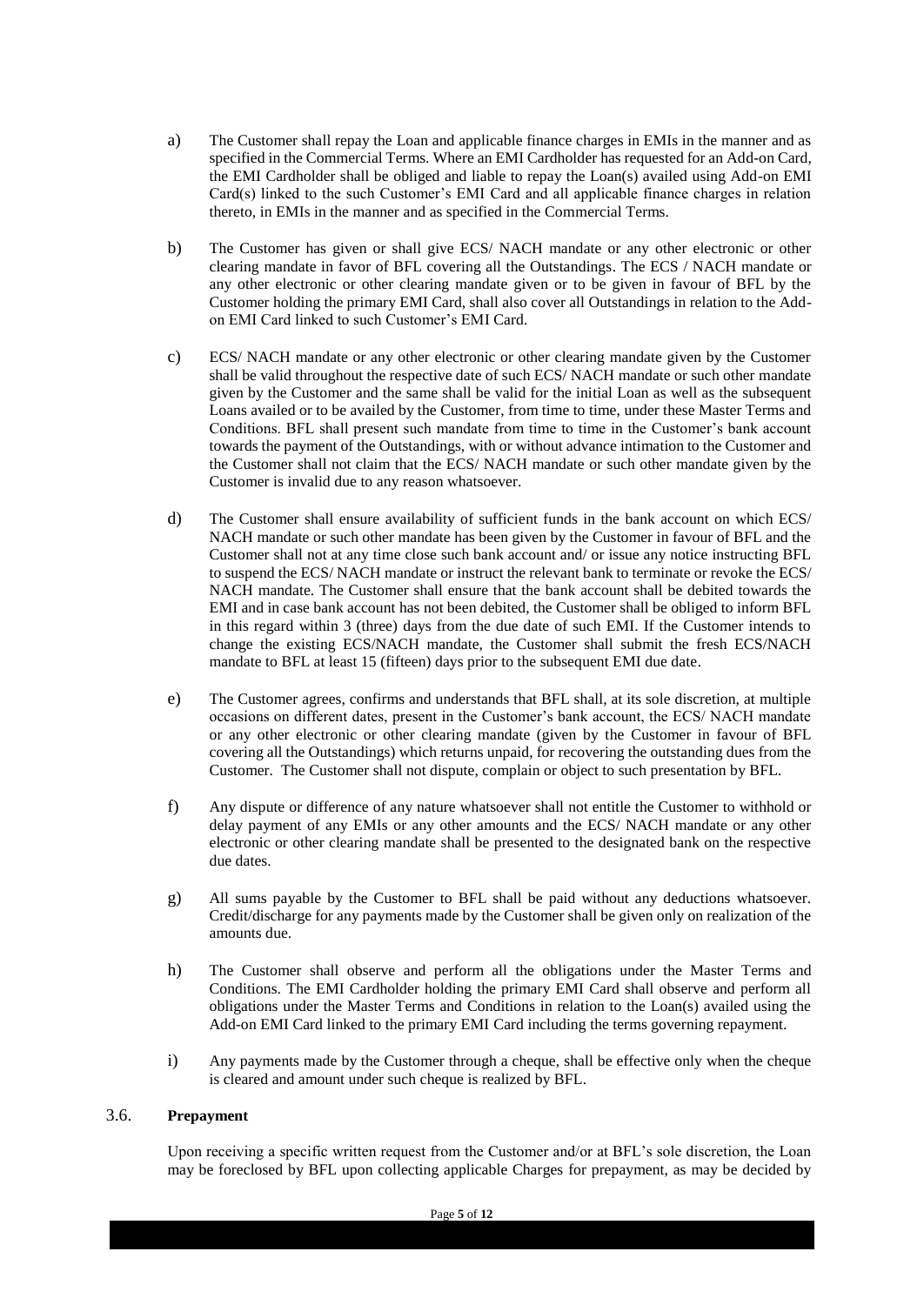BFL from time to time.

## 3.7. **Other conditions of Loan**

- (a) Any advance EMI and/or security deposit/ initial payment made by the Customer and as more specifically described in the Commercial Terms of a Loan, towards any Outstanding amount shall be subject to any adjustment against amounts due to BFL.
- (b) In respect of any delayed payments, any sums received by BFL from the Customer shall be appropriated first against the overdue EMI payments and thereafter against the Bounce Charges and/or Penal Interest or any other claims under the Master Terms and Conditions.
- (c) Notwithstanding anything stated elsewhere in the Master Terms and Conditions, the EMI, any amounts outstanding under the Loan, fees, expenses, and all other sums whatsoever payable by the Customer to BFL and/or in connection with the Loan (the "**Outstandings**") shall be payable by the Customer to BFL on demand. The Customer shall be obliged to pay the Outstandings as per the Master Terms and Conditions and the Customer shall within 7 (seven) days of being so called upon, pay the whole of the Outstandings to BFL without any delay or demur.
- (d) The Customer shall be exclusively responsible to take possession and get the delivery of the Product from the Merchant and BFL shall not be liable for any delay in delivery or non-delivery of the Product and/or with respect to the quality, quantity, condition, fitness, suitability or otherwise whatsoever of the Product.

## 3.8. **Undertaking**

(A) The Customer shall at all times:

(i) Comply with the Applicable Laws;

(ii) Use the Product(s) only for personal use and not use the Product(s) for unlawful or any antisocial purposes;

 $(iii)$  Not part with the possession of the Product(s) until the Loan is fully repaid;

(iv) Not do or suffer any act or thing whereby the Product may be detained or taken in the execution under legal process, or by any public authority or government department;

(v) Not use or permit the use of the Product for any purpose not permitted by the terms of the insurance/warranty policy for the relevant Product, not do or permit to be done any act or thing which might render the insurance/warranties for the relevant Product invalid;

(vi) Pay and bear all duties, charges and other imposts and obligations including but not limited to insurance, existing as well as in future, in respect of the Product and the transaction;

(vii) Do all such things and execute all such writings as may be necessary from time to time for duly or more perfectly securing the repayment of the Loan;

(viii) Not default or delay in the payment of the EMI or his dues beyond the due dates; and

(ix) Not create any charge/lien/security interest (of whatsoever nature) on the Product or sell, gift or transfer the possession of the Product to any third party.

- (B) Customer additionally agrees and undertakes that:
	- (a) it will be his/her sole responsibility to ensure that the use of name, password and credentials (collectively"Confidential Details") for securely accessing the online/digital/phone based platform of BFL including digital EMI Card, are kept confidential and not disclosed to any third party. Further he/she shall take all possible care to prevent discovery of such Confidential Details by any person, failing which BFL shall not be liable for any loss/damage arising as a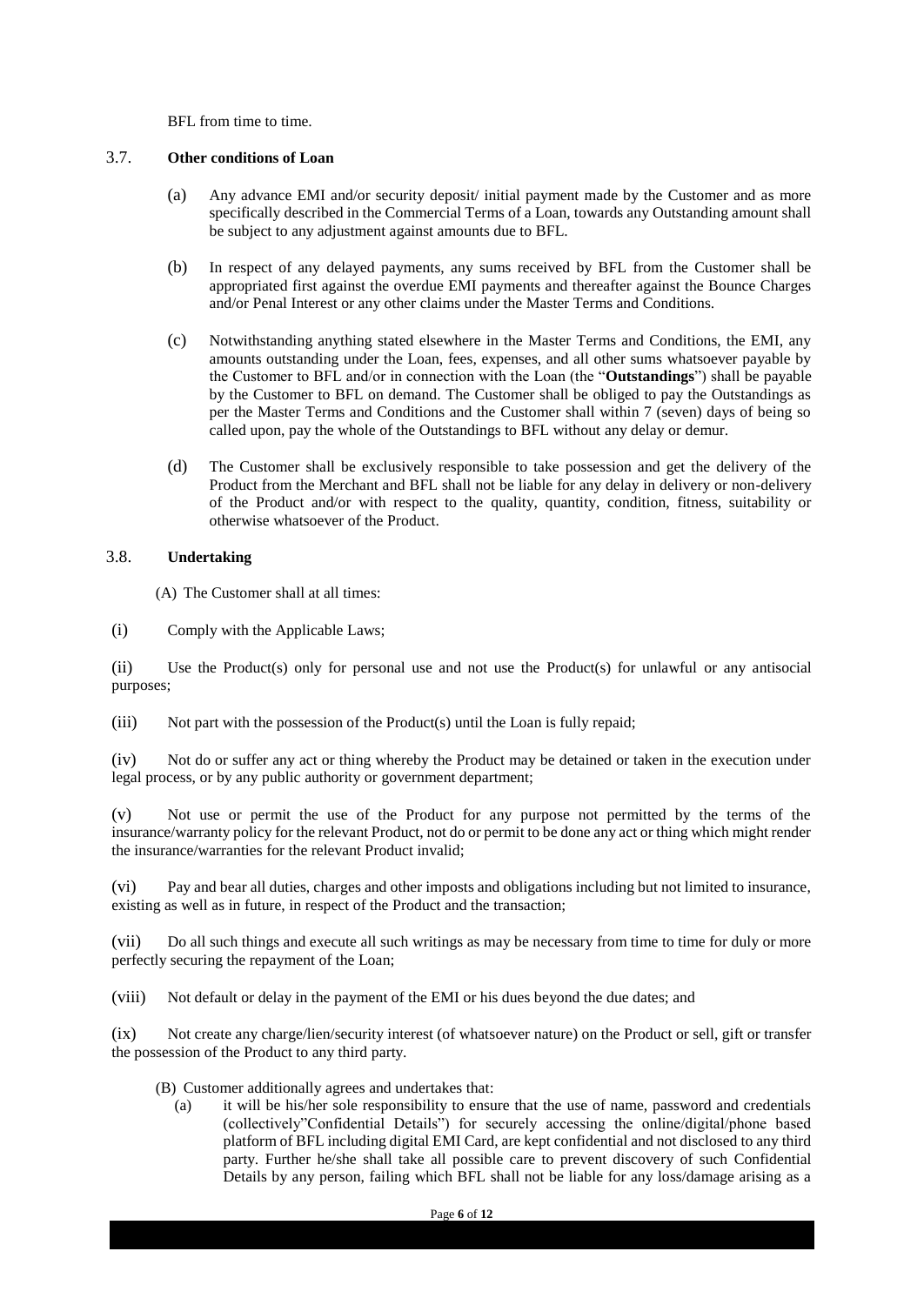consequence thereof.

- (b) That he/she shall be solely responsible for the selection, maintenance, security and operation of the electronic device and for all issues relating thereof.
- (c) That his /her electronic devices are free of viruses and harmful components and further such devices would be protected by installing reputed antivirus software to ensure safety/security of the Confidential Details.
- (d) To protect himself/herself from electronic frauds (including but not limited to email and phone based frauds) and to exercise utmost care, caution and diligence while responding and accessing these fraudulent emails and websites to protect themselves against such fraud and criminal acts.
- (e) To reach out to the nearest BFL branch or to contact BFL to check the authenticity of claim made in any suspicious email/phone call/communication.

# **4. EMI Card**

The use of the EMI Card is subject to terms and conditions mentioned herein:

- 4.1. EMI Card is not a credit card, smart card, stored value card, charge card, etc. and is used only for the purpose of identification and authentication of the Customer while lending the Loan. EMI Card may be issued either as a physical card or in an electronic/digital format.
- 4.2. Fees & charges:

All Customers applying for the EMI Card would be charged a nominal joining fee at the time of submission of the application for the EMI Card. If a Customer applies through BFL's online portal or is an existing Customer to whom BFL has offered the EMI Card on the basis of his/her existing records with BFL and has not paid the joining fee for the EMI Card, then the applicable charges would be deducted. All EMI Cardholders, who have not availed Loan using the EMI Card in the preceding year, will be charged an annual fee. Preceding year will be calculated starting the validity month mentioned on the EMI Card. In case the Customer uses the EMI Card for availing the Loan within the stipulated time period as prescribed by BFL, then the annual fee levied shall be refunded.

[For example, if the EMI Card is issued on June 2015 (referred to as 'Valid From', on the EMI Card) the date for payment of the annual fee will be July 15, 2016.]

BFL may levy other charges and fees in relation to EMI Card, as may be decided by BFL in its sole discretion, from time to time. Further, the joining fee, annual fee and other charges or fees payable by the Customer with respect to EMI Card may be modified at the discretion of BFL. Such other charges and fees mentioned above will be levied, and/or revision in joining fee, annual fee and other charges or fee applicable in relation to EMI Card will be effected, by BFL prospectively and due notice of the same will be provided to the Customer through the Acceptable Means of Communication. The Customer shall be bound by such levy and/or revision made by BFL and the same shall be governed by the Master Terms and Conditions.

4.3. Card Services:

The EMI Card is property of BFL and is nontransferable. The usage of the EMI Card is subject to the specific terms and conditions and any stipulated changes/prescribed conditions as per the BFL's policy from time to time and Applicable Law.

## 4.4. Card Usage:

- (a) The EMI Card can be used for identification/authentication under the following methods:
- (i) By swiping the physical EMI Card at any of Merchant counters or BFL branches; or
- (ii) By entering the EMI Card number, the validity date and the name of the card holder at any of Merchant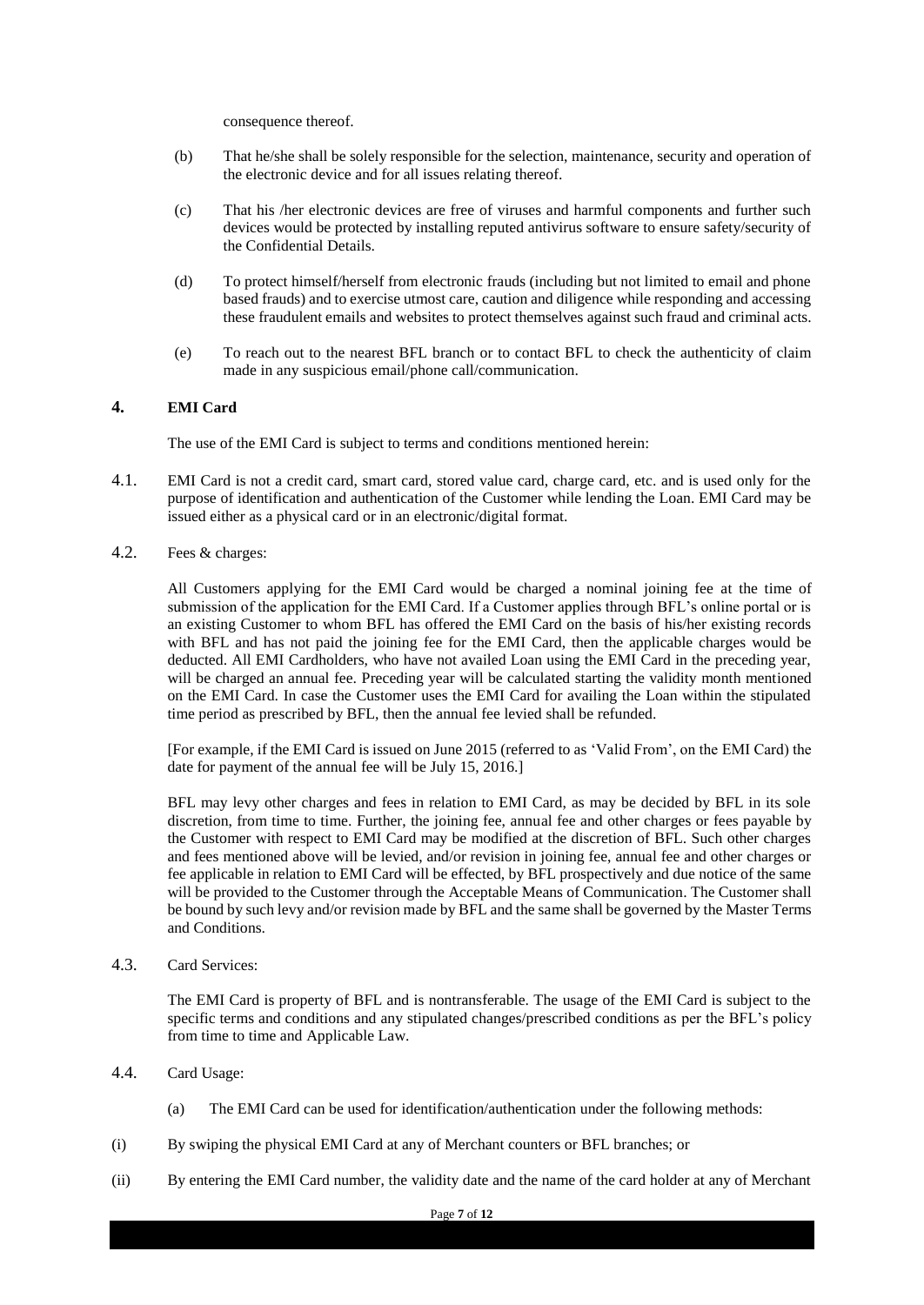counters or BFL branches; or

(iii) By using the BFL online platform and entering the EMI Card number, the validity date and the name of the Customer.

- (b) In case of use by  $(a)(i)$  or  $(a)(ii)$  above one photo identification card of the Customer acceptable to BFL and the Merchant must be shown.
- (c) EMI Cardholder is required to enter his/her PIN or Transaction Code for validating his/her identity when using the EMI Card by (a) (iii) above. PIN refers to the security code provided by BFL or chosen by EMI Cardholder for usage of EMI Card.
- (d) Once the Customer identity is authenticated, the EMI Cardholder will receive a SMS providing the Commercial Terms of the proposed Loan being offered ("**Transaction SMS**"). The Transaction SMS shall also contain a specific numeric code (the "**Transaction Code**").
- (e) Once the EMI Cardholder has read and understood the terms and conditions provided in the Transaction SMS and if these are acceptable to him/her, he/she shall convey his/her acceptance by entering the PIN or Transaction Code at a Merchant counter or on the BFL online portal.
- (f) The EMI Cardholder unequivocally agrees and acknowledges that entering of the PIN or Transaction Code shall be deemed as the valid and binding acceptance by the EMI Cardholder of all the terms and conditions in the Transaction SMS.
- (g) Where the EMI Cardholder wishes to return Product(s) bought at the Merchant outlet by using his/her EMI Card, the Loan will only be cancelled upon the Merchant accepting the Product and the EMI Cardholder receiving a confirmation of the Loan cancellation from BFL. Further, in the event the aforesaid Loan cancellation is, on or after the EMI due date as per the Commercial Terms and as a result of return of Product(s) at the Merchant outlet, the EMI will be refunded net of applicable charges within a period of 60 (sixty) days from the date of Loan cancellation.
- 4.5. EMI Card Rewards Program

BFL has devised Reward Points program under which the EMI Cardholder shall be eligible for award of Reward Points on usage of the EMI Card. The Reward Points shall accrue from such date as communicated to the EMI Cardholder by BFL through any Acceptable Means of Communication.

- (a) Every time an EMI Cardholder uses the EMI Card, and avails a Loan, he/she may obtain certain BFL Reward Points as per the existing Rewards Points program of BFL.
- (b) These BFL Reward Points can then be redeemed at various outlets of Merchants. A list of such Merchant outlets may be obtained on Website.
- (c) Any redemption of the BFL Reward Points shall be subject to these terms and conditions and also additional terms as may be available and updated on the Website from time to time. Further, the EMI Cardholder understands that in addition to the aforesaid, the terms and conditions of the respective Merchant outlets will also be applicable.
- (d) BFL Reward Points accumulated by the EMI Cardholder can be viewed by logging in to Experia (B2C Portal) using the login ID.
- (e) For successful redemption of the Reward Points, the EMI Cardholder shall enter the PIN at the Merchant outlet and satisfy any other conditions that may be stipulated by the Merchant.
- (f) BFL Reward Points are not redeemable against cash and cannot be sold, transferred or assigned to any other person or in any manner whatsoever.
- (g) BFL reserves the right to reverse and cancel BFL Reward Points from a EMI Cardholder's account, in case of cancellation of Loan or default on repayment of the Loan. Customer shall have no right to dispute such reversal or cancellation.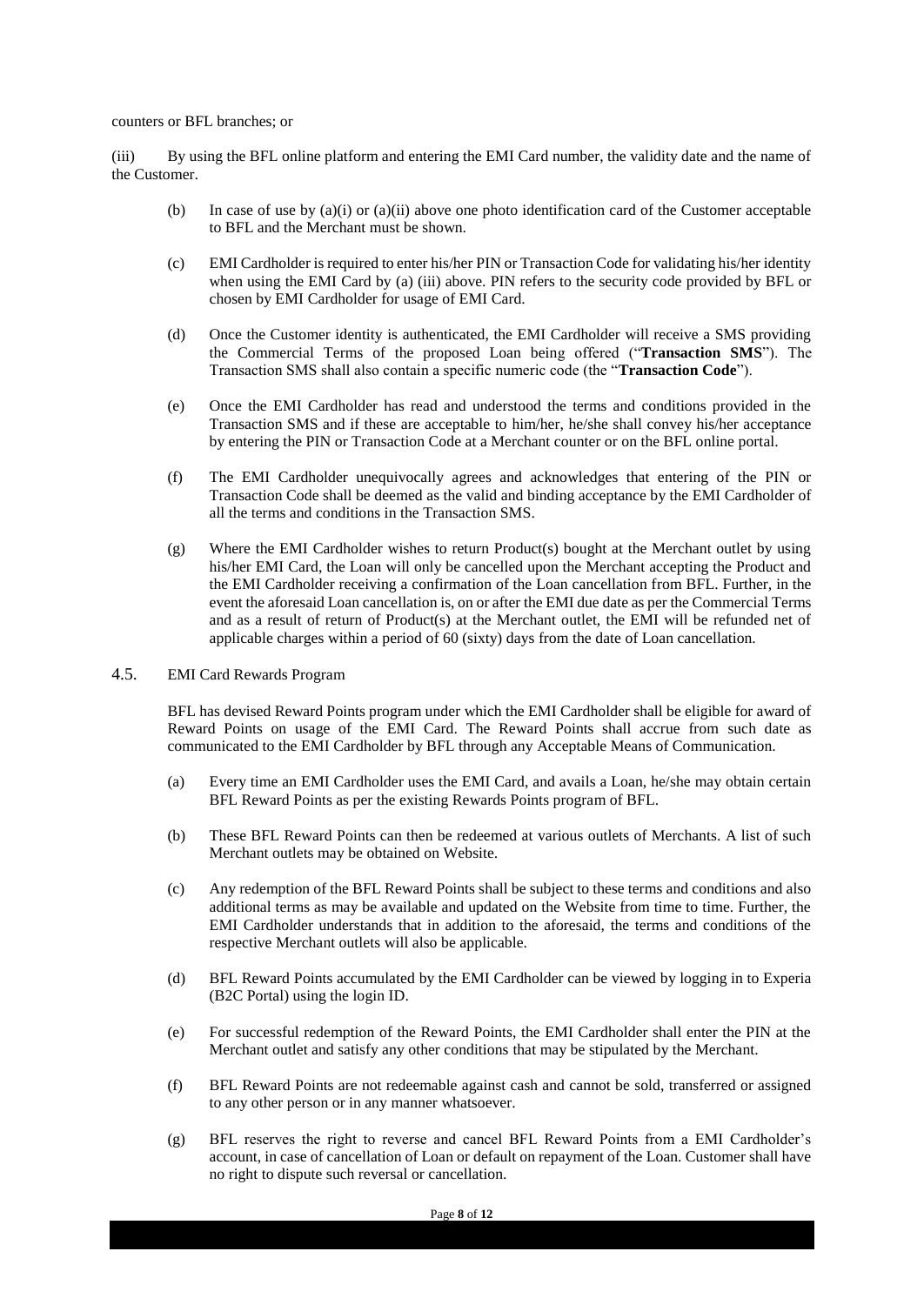- (h) BFL Reward Point account of the EMI Cardholder will be closed and all outstanding BFL Reward Points will expire, at the sole discretion of BFL, upon the following events:
	- a. Death of a Customer
	- b. Disqualification of a Customer, arising out of his/her misconduct, fraud and misuse of BFL Reward Points
	- c. Violation of any central/state/local laws, statutes or ordinances
- (i) BFL may at its own discretion change without prior notice, the Merchant outlets and/ or the number of BFL Reward Points required for redemption and / or the rate of earning for BFL Reward Points.
- (j) BFL reserves the right to suspend or terminate the BFL Reward Points program at any time without prior notice to the EMI Cardholder.
- (k) The Customer hereby authorizes BFL to send regular SMS updates, transactional alerts, promotional messages, qualification messages, any other notification in relation to BFL Reward Program and/or offers related thereto.

### 4.6. EMI Card Validity:

The validity of EMI Card would be mentioned on top of the EMI Card and also in the welcome letter provided to the Customer. The EMI Cardholder shall intimate BFL for any EMI Card renewal request to BFL's Customer Care call centre or by using BFL's online portal. BFL may decide to withdraw the service of EMI Card and or terminate any specific EMI Card anytime at its full discretion without assigning any reason and shall not have any liability to the EMI Cardholder or any other person in this regard.

4.7. Closing of Account:

If the EMI Cardholder wishes to block or close EMI Card account, a request to block or close the EMI Card, as the case may be, can be made to BFL through BFL's Customer Care call centre or by logging on to BFL's online portal. Upon closure of the EMI Card Account, the Reward Points accumulated shall automatically stand cancelled and terminated.

4.8. Lost/Stolen/Damaged:

In a scenario where an EMI Card is lost, stolen or damaged, EMI Cardholder shall inform BFL immediately and call /write to BFL Customer Care and request for blocking the earlier EMI Card before reissuance of a new EMI Card. Usage of Reward Points by a person other than the Customer, in such case, shall not be the responsibility of BFL and Customer will not be eligible to request for fresh allocation of Reward Points.

4.9. Change of Know Your Customer (KYC) or bank details:

Customer is obliged to proactively report / update any changes in the EMI Cardholder's registered KYC or bank account in BFL's records by submitting self-attested supporting documents to BFL Representatives at the counter/kiosk of BFL's. EMI Cardholders could also log on to Experia (B2C Portal) using the login ID and make the necessary changes, or call the BFL Customer Care number and follow the applicable process and provide required documents to have the same updated in BFL records.

## **5. Default**

- 5.1. An 'Event of Default' shall be deemed to have occurred if:
	- (a) An EMI or any payments due by the Customer has not been paid on the relevant due date;
	- (b) The Customer does not comply with its obligations contained in the Master terms and Conditions and/or other documents executed by the Customer with BFL;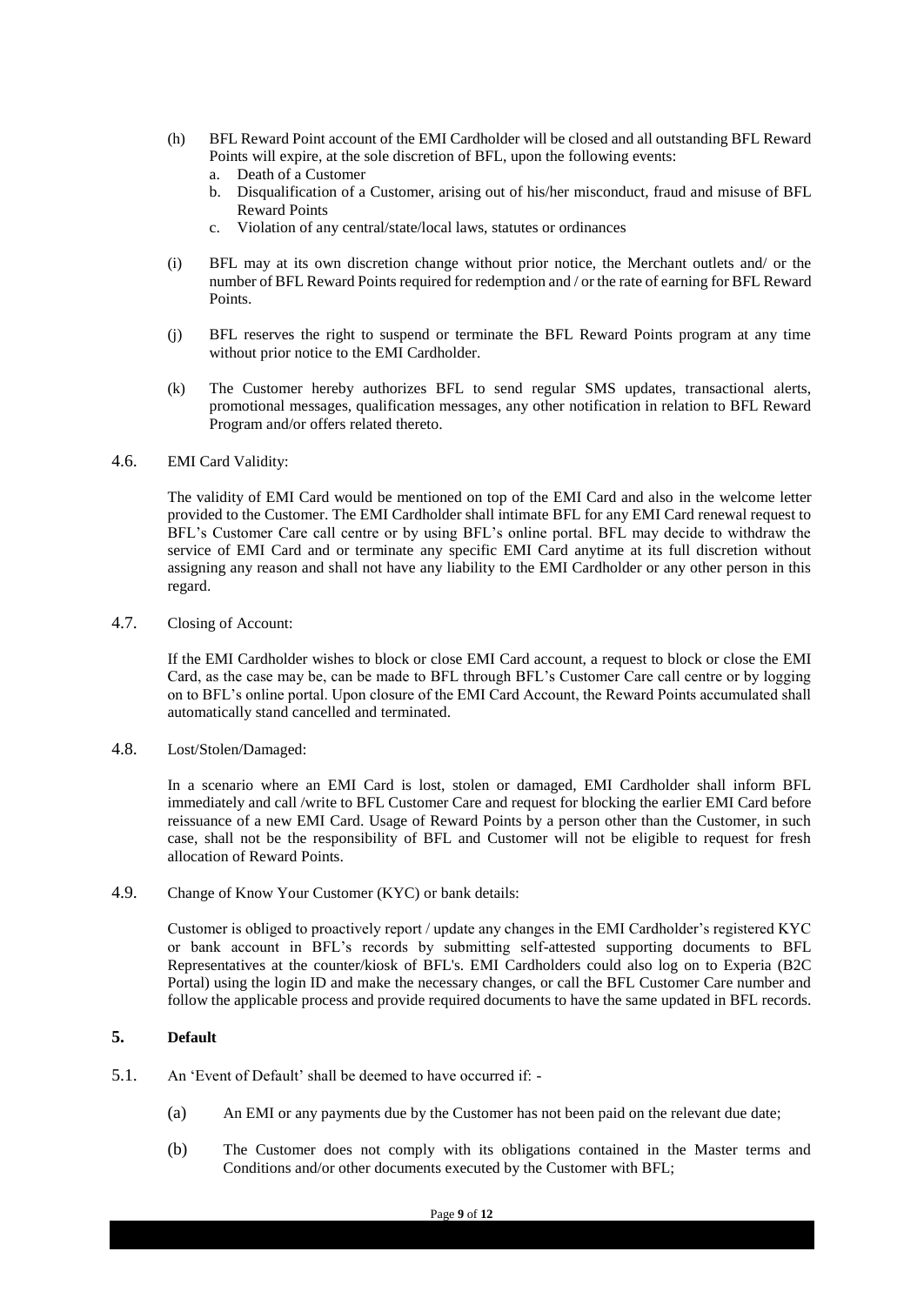- (c) It is found that the Customer has made any misrepresentations to BFL;
- (d) The Product purchased out of the proceeds of the Loan is confiscated, attached, taken into custody by any official, authority or other person made subject to any proceedings, or is disclaimed, endangered, stolen or damaged or bodily injury is caused to any third party by accident;
- (e) The Customer dies, becomes insolvent or any insolvency proceedings initiated against Customer or the Customer compounds with his creditors or permits any attachment or sequestrations or other process against any of his/her assets or properties; and/or
- (f) The Customer commits any default under any other Loan terms and conditions with BFL.
- 5.2. Upon the occurrence of an Event of Default, the following actions, without prejudice to the other remedies available under law or in equity:

(a) In case of default by reason of dishonour of (i) the cheque/ ECS/ NACH mandate signed by the Customer; or (ii) any other electronic or other clearing mandate approved by the Customer, when used or presented by BFL towards repayment of dues by the Customer, BFL shall levy on the Customer (A) a default charge as a penalty at the rate as specified on the Website, per month for every such default till such default continues and is not rectified by the Customer; and (B) Bounce Charges as applicable from time to time for per month/per default**.**

(b) In case of delay in payment by the Customer of any EMI due and payable by the Customer to BFL, the Customer shall pay late payment charges as a penalty at the rate as specified on the Website for the period from the due date of the installment till the same is finally paid by the Customer**.** 

(c) In case of default by reason of the ECS/ NACH mandate/ any other electronic or other clearing mandate being dishonoured, necessary legal proceedings under Section 138 of Negotiable Instruments Act, 1881 or Section 25 of the Payment and Settlement Systems Act, 2007 or under other provisions of Applicable Law shall be initiated against the Customer.

(d) BFL may initiate necessary actions and any other legal remedies against the Customer under appropriate provisions of the Civil Procedure Code 1908, Criminal Procedure Code 1973, Indian Penal Code 1860, and or under any other Applicable Law which may be enacted or in force to protect the interest of BFL.

(e) The Customer understands that in the event of the Customer committing a default under the Loan, BFL reserves the right to contact and/or visit the Customer to call upon the Customer to pay the Outstanding and seize, possess or sell the Product, upon BFL following the due procedure prescribed under the Applicable Laws.

Upon the occurrence of an Event of Default as aforesaid, the Outstandings shall forthwith become due and payable to BFL, without any notice to the Customer; and if the Customer fails to pay the Outstandings or any part thereof, the Customer undertakes to forthwith surrender to the BFL or its representatives the Product or any other asset of the Customer of value sufficient to satisfy the Outstandings or part thereof not paid by the Customer and BFL shall, on behalf of Customer, shall be entitled to dispose the same and adjust the proceeds against the Outstandings. If there is any deficit, the same shall be made good to BFL by the Customer, without prejudice to the forgoing and in addition thereto, and the ECS/ NACH mandate or any other electronic or other clearing mandate referred to herein above shall also be presented for payment any number of times in a month until all Outstandings under the Loan Term Sheet/Transaction SMS and the Master Terms and Conditions are fully paid up to BFL. Further, the Reward Points accumulated by the Customers shall stand cancelled with no recourse for redemption of the Reward Points.

## **6. Disclosures**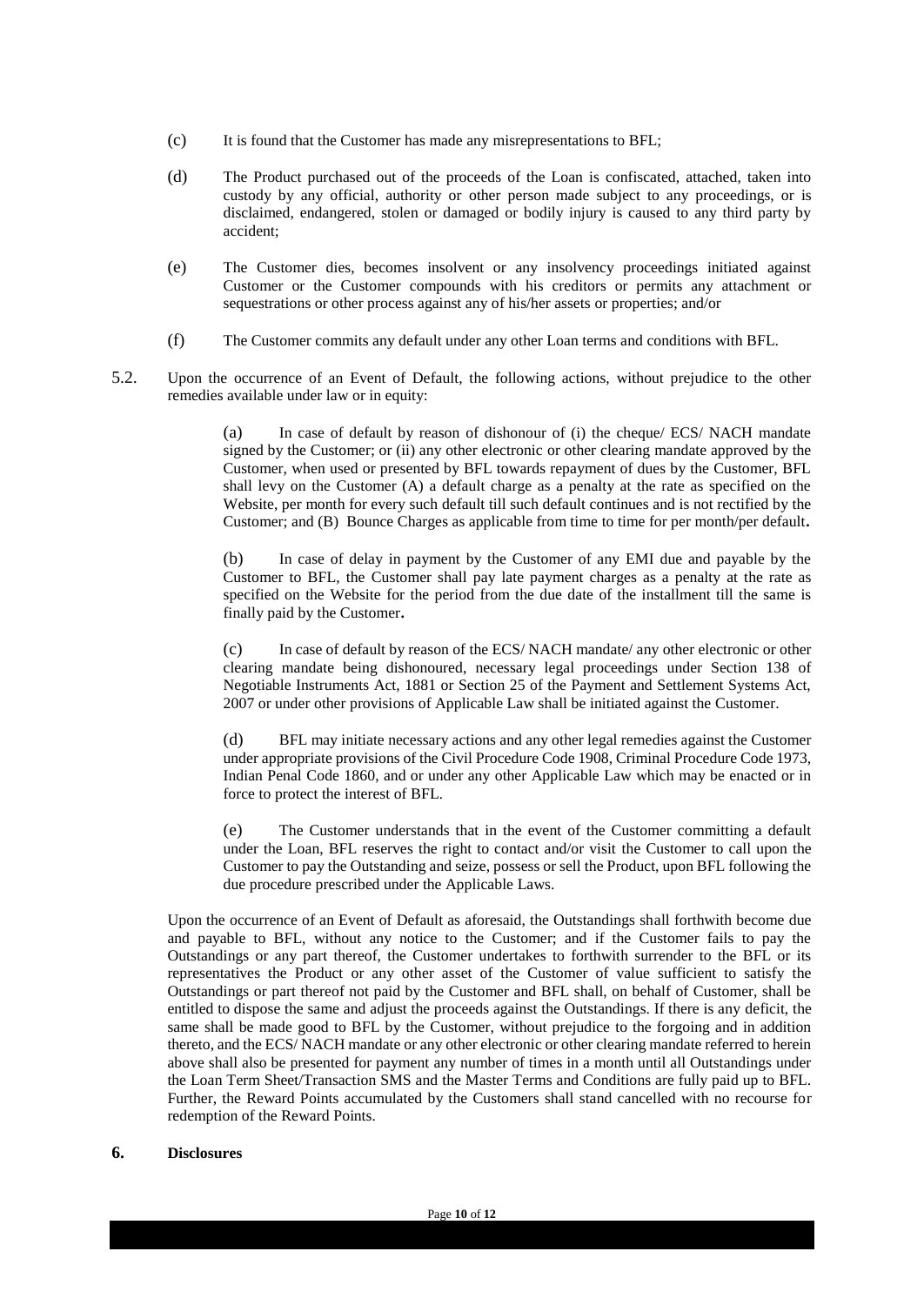- 6.1 Customer hereby consents and authrises BFLto disclose as it may deem appropriate and necessary, all or any:
- a) information and/or data relating to the Customer;
- b) information and/or data relating to the Loan;

c) obligations assumed/to be assumed by the Customer in relation to the Loan under the Loan Term Sheet/ Transaction SMS; and/or

d) Event of Default, if any, committed by the Customer in discharge of the aforesaid obligations,

to the Credit Information Bureau (India) Limited ("**CIBIL**") or any other existing or future credit bureaus/credit reference agencies or any third party agency for the purpose of availing any support services. CIBIL and/or any other agency, authorized by RBI to do so, may use and/or process the aforesaid information and/or data disclosed by BFL in any manner as deemed fit by it. CIBIL and/or any other agency, authorized by the RBI to do so, may furnish for consideration, the processed information and/or data or products thereof prepared by it to BFL or other financial institutions and/or other credit grantors or registered users, as may be necessary in the usual course of business or as may be specified by RBI. The Customer further represents that, all information and/or data furnished by the Customer or on Customer's behalf, to BFL from time to time shall be true and correct in all respects.

- 6.2 The Customer confirms that BFL may also disclose any information / documents relating to the Customer to the BFL's group companies for promotional purposes.
- 6.3 The Customer confirms that the login credentials including login ID and PIN and/or any other password issued by BFL to the Customer, from time to time, constitutes confidential information and the Customer agrees and undertakes to keep the same secure and confidential to prevent the same from any unauthorized use.

# **7. Dispute Resolution and Jurisdiction**

- 7.1. The Master Terms and Conditions shall be governed by the laws of India.
- 7.2. All claims, disputes, differences or questions of any nature arising between the parties to the Master Terms and Conditions, whether during or after the termination of the Master Terms and Conditions, in relation to the construction, meaning or interpretation of any term used or clause of the Master Terms and Conditions or as to the obligations, duties, liabilities of the parties arising out of the Master Terms and Conditions, shall be referred to a sole arbitrator to be appointed by BFL. The Parties mutually agree and confirm that the arbitration proceedings shall be conducted in accordance with the Arbitration and Conciliation Act, 1996 as amended from time to time and the proceedings shall be held at Pune or New Delhi or capital of the State where the Customer resides, at the sole discretion of BFL and the arbitration proceeding shall be conducted in English. Pending passing of the award (including interim award), the Customer shall be liable to continue to perform its obligation under the Master Terms and Conditions including payment of the EMIs and other outstanding to BFL as per the provisions of the Master Terms and Conditions, and other documents executed in favor of BFL.
- 7.3. The Customer expressly acknowledges and agrees that, for the purposes of the Master Terms and Conditions, the courts at Pune shall have exclusive jurisdiction.

## **8. Lien/Set-off**

BFL may, but is not obliged to, exercise lien against any other account held with BFL and/or adjust and set off any Outstandings due from the Customer from any account with BFL.. BFL may as soon as reasonably practicable after the exercise of such right of set off, notify the Customer of such exercise. In the event of exercise of lien agains any other existing account, BFL shall provide a reasonable notice prior to exercise of lien against any account of the Customer.

#### **9. Notices**